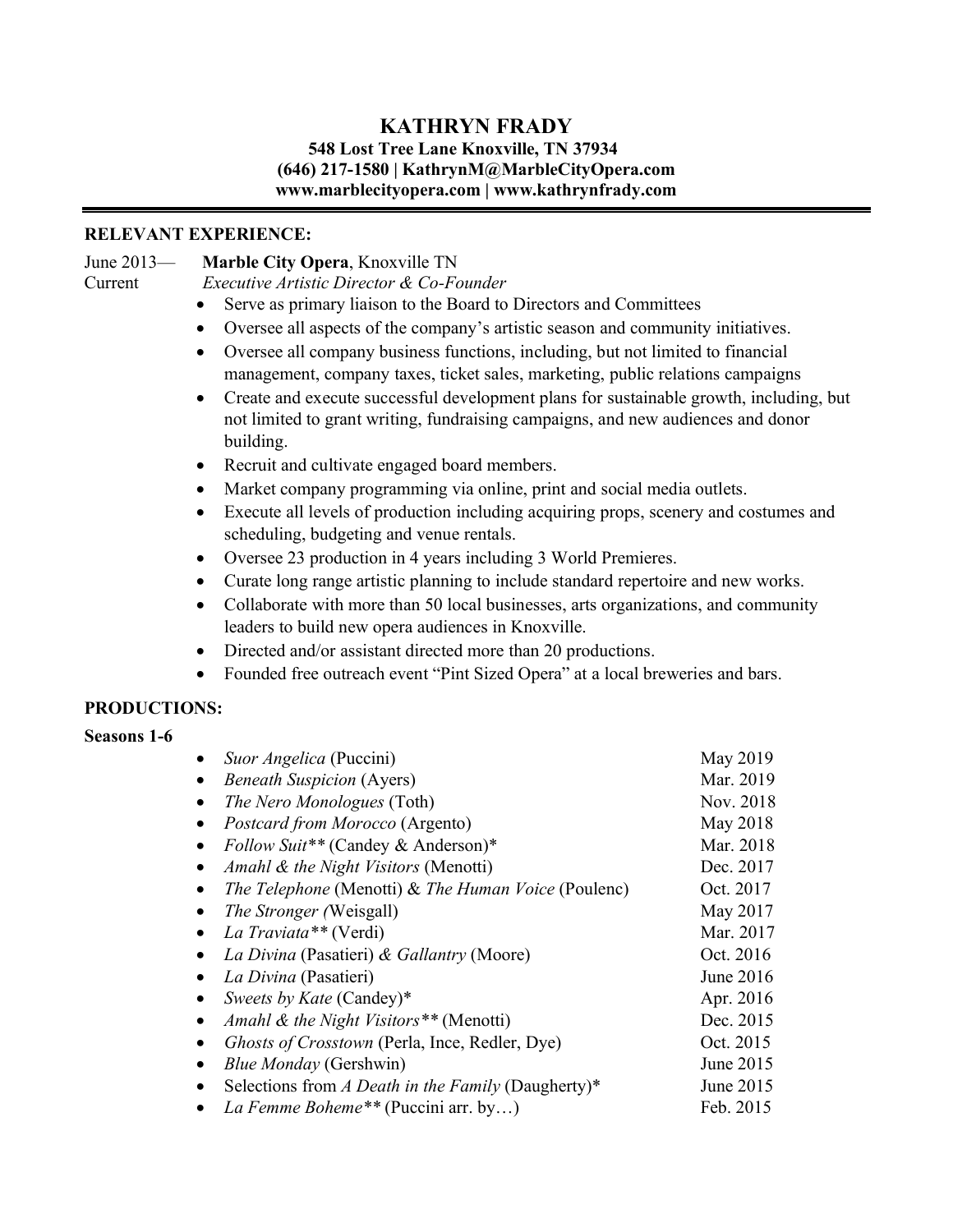|           | • Talk To Me Like The Rain** & Amelia Lost** (Delinger)* | Oct. 2014  |
|-----------|----------------------------------------------------------|------------|
| $\bullet$ | <i>Introductions &amp; Goodbyes (Foss)</i>               | May 2014   |
| $\bullet$ | Will You Marry Me? (Weisgall)                            | May 2014   |
|           | • $A$ Hand of Bridge (Barber)                            | May 2014   |
|           | • Bon Appetit (Hoiby) and La Bonne Cuisine (Bernstein)   | Apr. 2014  |
|           | • The Gift of the Magi <sup>**</sup> (Conte)             | Dec. 2013  |
|           | • The Telephone (Menotti)                                | Sept. 2013 |
|           | • Face on the Barroom Floor (Mollicone)                  | June 2013  |

## **Season 7 and Beyond:**

| • <i>City of Ashes</i> (Fine & Anderson)                  | Oct. 2019  |
|-----------------------------------------------------------|------------|
| • ShadowLight <sup>**</sup> (Delinger & Anderson)*        | Feb. 2020  |
| • $I \rho$ <i>Pagliacci</i> <sup>**</sup> (Leoncavalo)    | May 2020   |
| • Dido and Aeneas** (Purcell)                             | Oct. 2020  |
| • Soldier's Tale** (Stravinsky)                           | Feb 2021   |
| • Royal Flush <sup>*</sup> (Frank Pesci)                  | March 2021 |
| • $Tosca**$ (Puccini)                                     | May 2021   |
| • The Copper Queen <sup>**</sup> (Borzoni & Delos Santos) | Oct. 2021  |
|                                                           |            |

\*World Premiere \*\*With Orchestra

# **COMMUNITY INITIATIVES:**

| Children's Opera: Pinocchio  | Lawson McGhee Library        | 2020         |
|------------------------------|------------------------------|--------------|
| <b>Library Recitals</b>      | Lawson McGhee Library        | 2019         |
| <b>Recital Series</b>        | <b>LeGrand Music Studios</b> | 2018         |
| Pint Sized Opera             | Casual Pint                  | 2017-current |
| <b>Mighty Musical Monday</b> | <b>Tennessee Theater</b>     | 2017         |
| Opera 101                    | Carson Newman                | 2016         |
| National Opera Week          | Saw Works Brewery            | 2016         |
| Music by Samuel Barber       | Dogwood Arts Festival        | 2016         |
| Opera & Beer                 | Saw Works Brewery            | 2016         |
| American Arias               | Dogwood Arts Festival        | 2015         |
| The Telephone                | Carson Newman                | 2015         |
| American Arias               | Vestival                     | 2014         |
| MCO in Concert               | Bella Luna                   | 2013         |
|                              |                              |              |

# **EDUCATION:**

- Master of Music, Vocal Performance, University of North Texas, 2008
- Bachelor of Music, Vocal Performance, University of North Texas, 2006

## **MEMBERSHIPS:**

- OPERA America Member
- Arts and Cultural Alliance in Knoxville, TN

Full vocal resume including musical training, awards, reviews, roles prepared and performed in both concert and stage as well as full list of voice teachers, coaches, directors and conductors available upon request.

Full directing, assistant directing and stage management credits available upon request. References available upon request.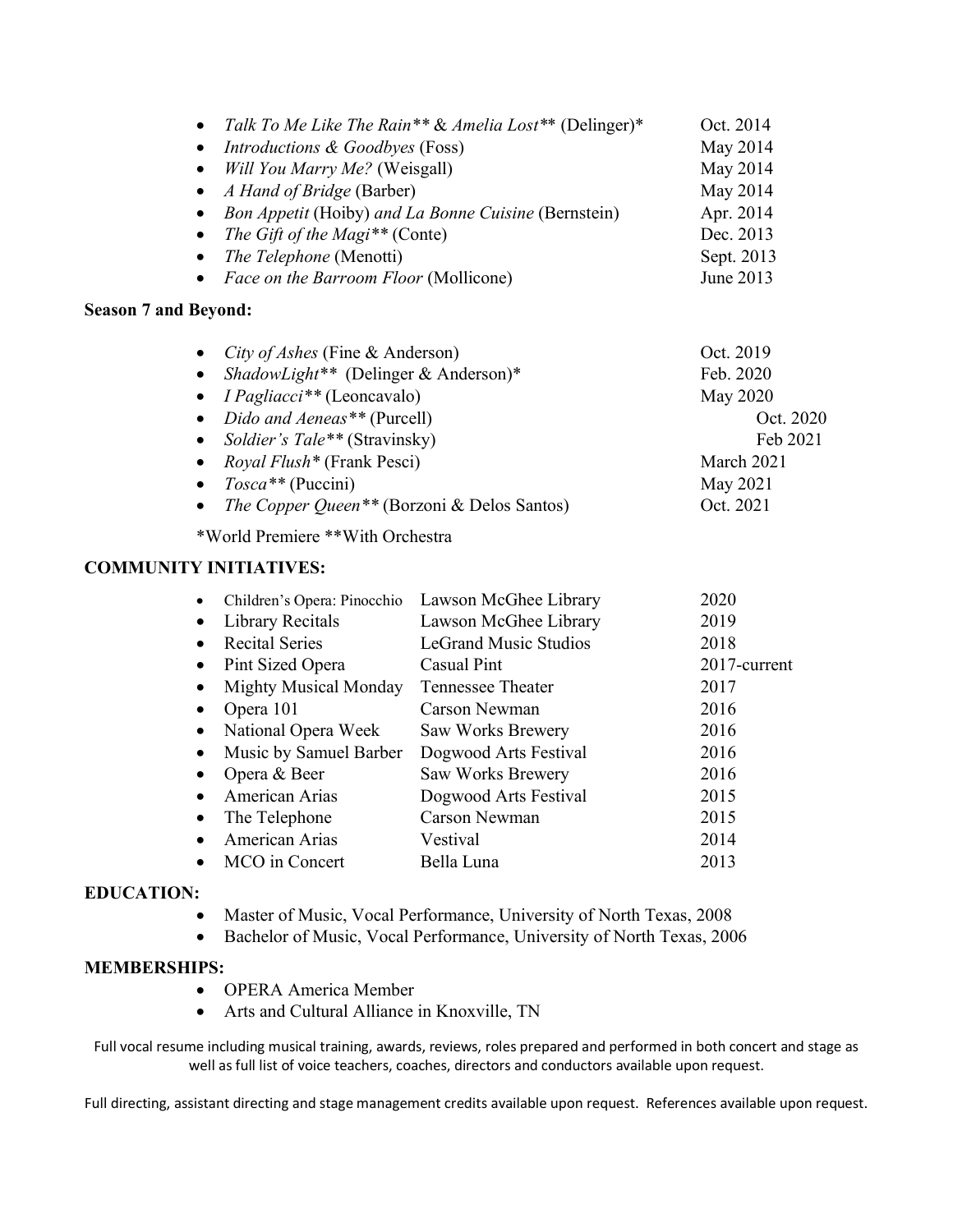# **KATHRYN FRADY**

# **548 Lost Tree Lane Knoxville, TN 37934 (646) 217-1580 | KathrynM@MarbleCityOpera.com www.marblecityopera.com | www.kathrynfrady.com**

# **DIRECTING EXPERIENCE:**

| <b>COMPANY</b>                                  | <b>YEAR</b> |
|-------------------------------------------------|-------------|
| Marble City Opera                               | 2020        |
| <b>Baldwin Wallace University</b>               | 2019        |
| Marble City Opera                               | 2019        |
| COSI-Center of Opera Studies in Italy           | 2017        |
| Marble City Opera                               | 2017        |
| Cleveland Opera Theater                         | 2017        |
| Marble City Opera                               | 2016        |
| Marble City Opera                               | 2016        |
| Midwest Institute of Opera                      | 2015        |
| <b>Ghosts of Crosstown</b><br>Marble City Opera | 2015        |
| Marble City Opera                               | 2015        |
|                                                 |             |

## **ASSISTANT DIRECTING EXPERIENCE:**

| <b>PRODUCTION</b>                     | <b>COMPANY</b>                            | <b>DIRECTOR</b>      | <b>YEAR</b> |
|---------------------------------------|-------------------------------------------|----------------------|-------------|
| L'elisir d'amore                      | <b>COSI</b>                               | James Marvel         | 2011        |
| Carmen                                | Opera Africa                              | James Marvel         | 2011        |
| Tosca                                 | North Carolina Opera                      | James Marvel         | 2010        |
| The Barber of Seville Knoxville Opera |                                           | James Marvel         | 2010        |
| L'elisir d'amore                      | Wichita Grand Opera                       | Patrick Hansen       | 2010        |
|                                       | The Barber of Seville Wichita Grand Opera | James Marvel         | 2009        |
| <b>HMS</b> Pinafore                   | The Living Opera                          | Robert Harper        | 2008        |
| Cold Sassy Tree                       | Amarillo Opera                            | Paula Homer          | 2008        |
| Pirates of Penzance                   | The Living Opera                          | Robert Harper        | 2007        |
| Hansel and Gretel                     | The Living Opera                          | <b>Brooke Gibson</b> | 2007        |
| Romeo and Juliet                      | University of North Texas                 | Paula Homer          | 2007        |
| Die Fledermaus                        | University of North Texas                 | Paula Homer          | 2007        |
|                                       |                                           |                      |             |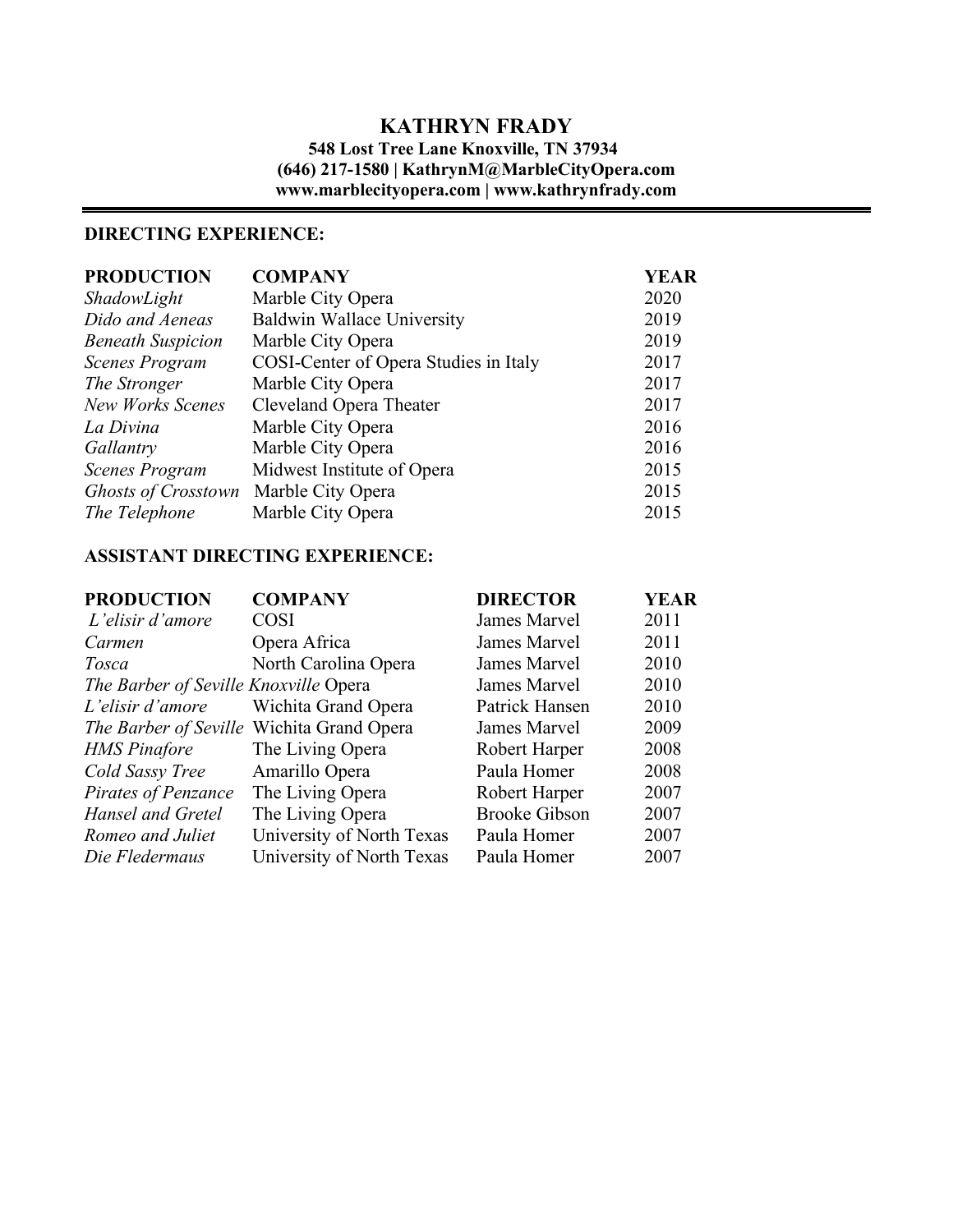# **KATHRYN FRADY 548 Lost Tree Lane Knoxville, TN 37934 (646) 217-1580 | KathrynM@MarbleCityOpera.com www.marblecityopera.com | www.kathrynfrady.com**

# **PERFORMANCE EXPERIENCE:**

## **ROLES PERFORMED**

| <b>ALDAGISA</b>                    | Norma                        | Everybody Can!, London, UK 2021      |      |
|------------------------------------|------------------------------|--------------------------------------|------|
| <b>SUOR ANGELICA</b>               | Suor Angelica                | Opera West!                          | 2020 |
| <b>NEDDA</b>                       | I Pagliacci                  | Marble City Opera                    | 2020 |
| <b>TOSCA</b>                       | Tosca                        | Helena Symphony                      | 2019 |
| <b>SOUR ANGELICA</b>               | Sour Angelica                | Marble City Opera                    | 2019 |
| CARMEN*                            | Carmen                       | Wichita Grand Opera                  | 2019 |
| <b>MERCEDES</b>                    | Carmen                       | Wichita Grant Opera                  | 2019 |
| TOSCA*                             | Tosca                        | Everybody Can!, London, UK 2019      |      |
| <b>AMELIA</b> (London Premiere)    | Amelia Lost                  | Opera in the City Festival           | 2018 |
| <b>ALICE FORD</b>                  | Falstaff                     | Diversita Arts, Dallas               | 2018 |
| JO (World Premiere)                | <b>Follow Suit</b>           | Marble City Opera                    | 2018 |
| <b>GRETEL</b>                      | <b>Hansel and Gretel</b>     | Diversita Arts Company               | 2018 |
| <b>ELLE</b>                        | La Voix Humaine              | Marble City Opera                    | 2017 |
| <b>VIOLETTA</b>                    | La Traviata                  | Marble City Opera                    | 2017 |
| <b>VIOLETTA</b>                    | La Traviata                  | Mediterranean Opera Festival         | 2016 |
| <b>SUOR ANGELICA</b>               | Suor Angelica                | Mediterranean Opera Festival         | 2016 |
| <b>AMELIA</b> (Cleveland Premiere) | Amelia Lost                  | Cleveland Opera Theater              | 2016 |
| VIOLETTA*                          | La Traviata                  | New Orleans Opera                    | 2015 |
| <b>MOTHER</b>                      | Amahl & the Night Visitors   | Marble City Opera                    | 2015 |
| <b>AMELIA</b> (New York Premiere)  | Amelia Lost                  | National Opera Center                | 2015 |
| <b>KATE</b> (World Premiere)       | Sweets by Kate               | Marble City Opera                    | 2015 |
| <b>MUSETTA</b>                     | La Boheme                    | Marble City Opera                    | 2014 |
| <b>SISTER GENOVIEFFA</b>           | Suor Angelica                | Midwest Insitute of Opera            | 2014 |
| $1st$ LADY                         | Die Zauberflöte              | Opera Carolina                       | 2013 |
| <b>PAPAGENA</b>                    | Die Zauberflöte              | Opera Carolina                       | 2012 |
| ADELE*                             | Die Fledermaus               | Knoxville Opera                      | 2012 |
| <b>IDA</b>                         | Die Fledermaus               | Knoxville Opera                      | 2012 |
| <b>DONNA ANNA</b>                  | Don Giovanni                 | Midwest Institute of Opera           | 2012 |
| <b>ANTONIA</b>                     | Man of La Mancha             | Theatre des Varietes, Paris          | 2011 |
| $(*Cover)$                         |                              |                                      |      |
| <b>CONCERT</b>                     |                              |                                      |      |
| <b>SOLOIST</b>                     | Shakespeare Recital          | North Eastern State University 2020  |      |
| <b>SOLOIST</b>                     | Beethoven: Symphony No. 9    | Knoxville Symphony                   | 2019 |
| <b>SOLOIST</b>                     | Libestod                     | Oak Ridge Philharmonia               | 2018 |
| <b>SOLOIST</b>                     | Poulenc's Gloria             | Chattanooga Symphony                 | 2018 |
| <b>DAMOISELLE ELUE</b>             | La Damoiselle Élue           | Oak Ridge Philharmonia               | 2017 |
| <b>SOLOIST</b>                     | Knoxville: Summer of 1915    | Tennessee Theater, Knoxville 2017    |      |
| <b>SOLOIST</b>                     | <b>Mighty Musical Monday</b> | Tennessee Theater, Knoxville 2016-18 |      |
|                                    |                              |                                      |      |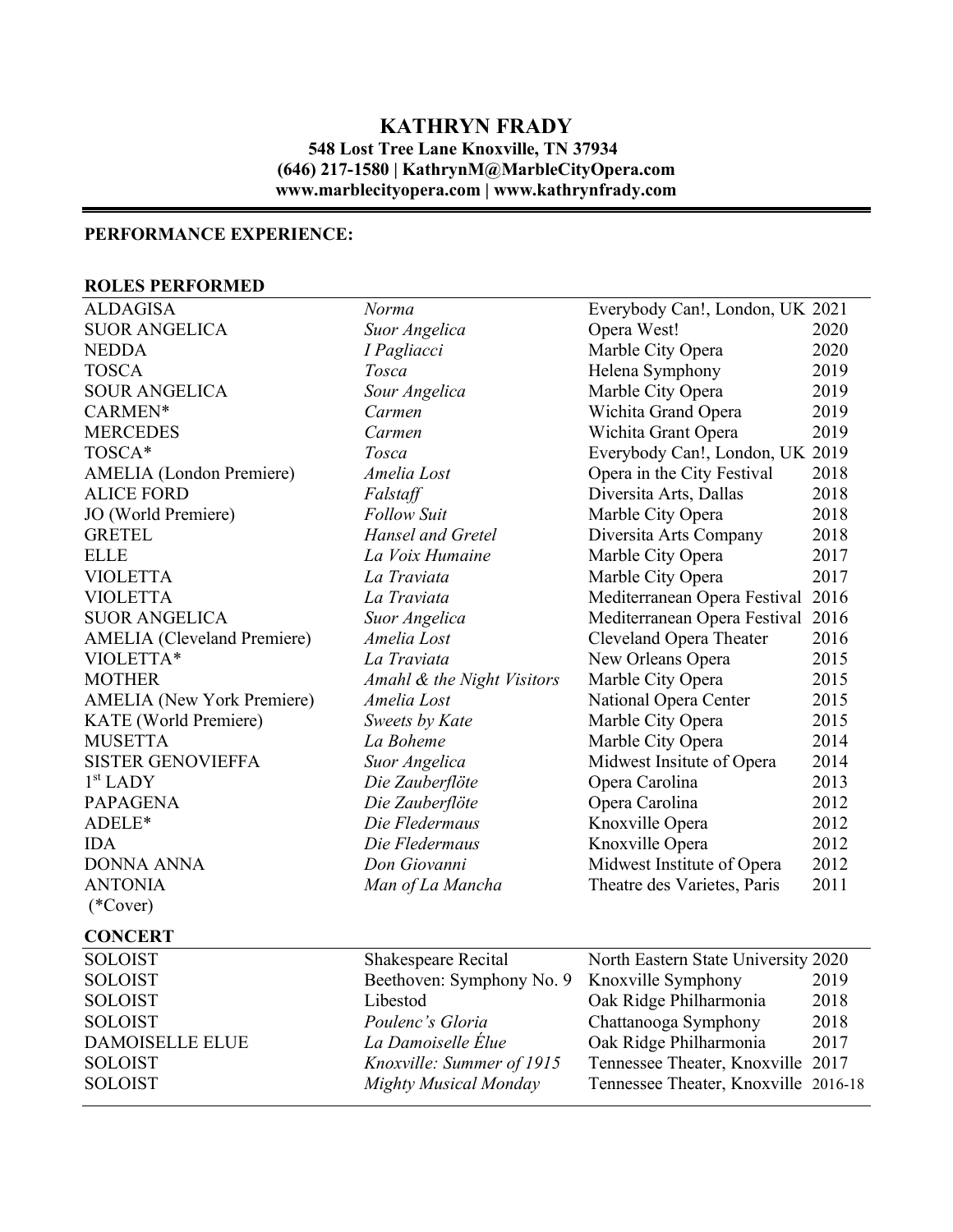# **VOICE TEACHERS COACHES STAGE DIRECTORS CONDUCTORS**

Christine Weidinger William Vendice James Marvel James Meena Jack Li Vigni Kamal Kahn Garnett Bruce Robert Lyall Arthur Levy Brian Holman Cindy Sadler Kamal Kahn David Sundquist Emily Jarrell Urbanek Matthew Haney Peter Leonard

## **AGENT:**

• John Miller, Pinnacle Arts Management jmiller@pinnaclearts.com Phone: 212-397-7911

### **MUSICAL TRAINING:**

- Midwest Institute of Opera (Years)
- Resident Artist Opera Carolina 2011-2013
- Young Artist Program Wichita Grand Opera 2008-2010

## **AWARDS & COMPETITIONS:**

- Most Memorable Opera Performance 2014, 2017, & 2019 Arts Knoxville
- Jensen Competition, 2015
- Semi-finalist Marcello Giordani Foundation Competition, 2014
- Semi-finalist Orpheus Vocal Competition, 2008
- Semi-finalist Dallas Opera Guild Competition, 2007

### **REVIEWS:**

- Harold Duckett, "Review: Supporting cast stars of 'Die Fledermaus'" Knoxnews.com, 10/27/12
- William Thomas Walker, "Animated, Brilliant Staging and Solid Vocalism Highlight Opera Carolina's The Magic Flute" cvnc.org, 1/19/13
- Alan Sherrod, "Review: Marble City Opera's Premieres a Stunning Success," Arts Knoxville, 10/31/14
- Alan Sherrod, "Most Memorable Classical Music Performances of 2014" Arts Knoxville, 12/16/14
- George Dansker, "La Traviata, New Orleans Opera Review" Opera News, 10/9/15
- Alan Sherrod, "Review: Marble City Opera Takes 'La Traviata' to Another Dimension," Arts Knoxville, 3/18/17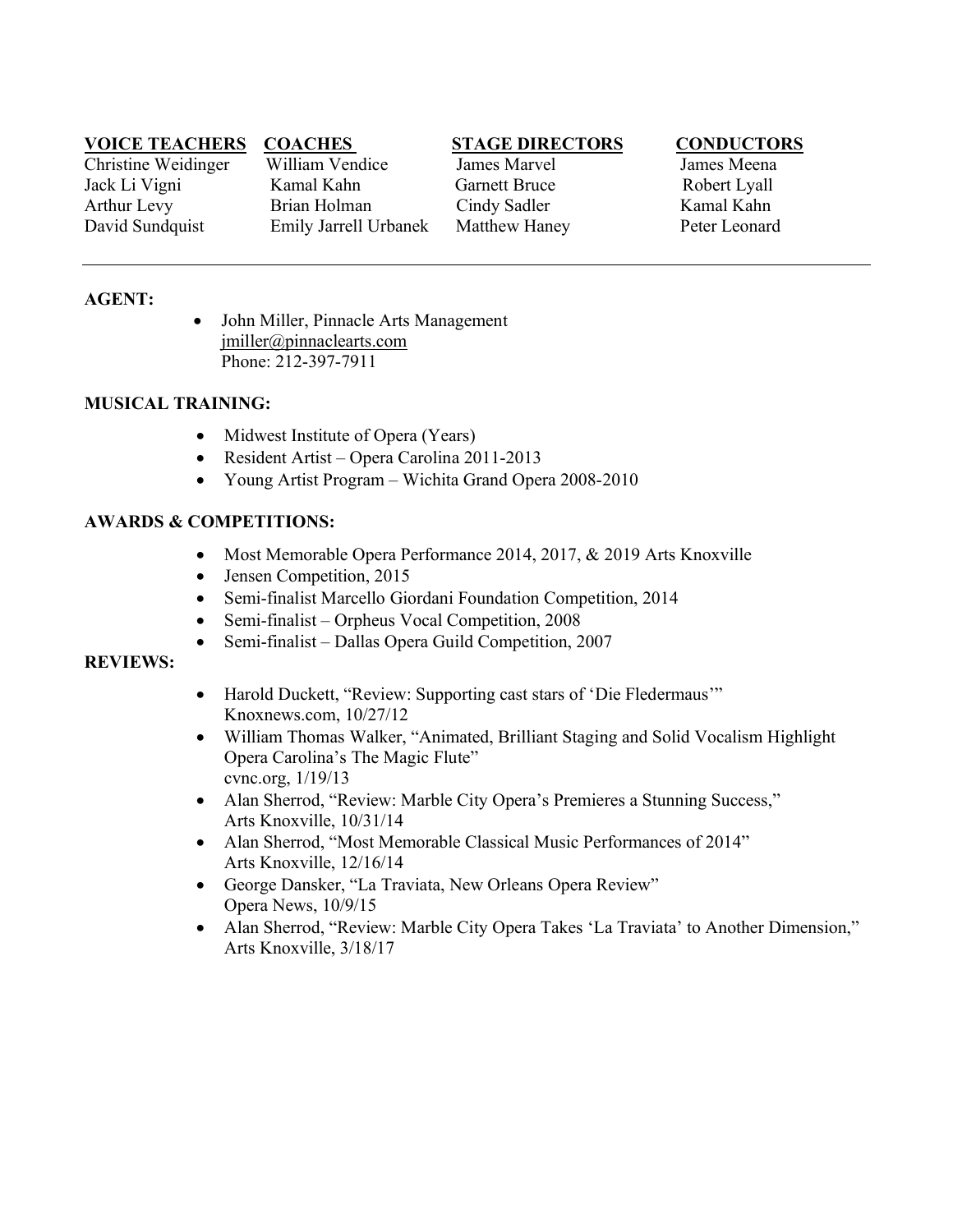# **KATHRYN FRADY**

## **548 Lost Tree Lane Knoxville, TN 37934 (646) 217-1580 | KathrynM@MarbleCityOpera.com www.marblecityopera.com | www.kathrynfrady.com**

# **INTERVIEWS / REVIEWS:**

- "The Buzz interview Marble City Opera" May 2013, Atlantafringe.org
- Alan Sherrod, "New Marble City Opera Seeks to Fill a Knoxville Niche" Metropulse, May 29 2013
- Alan Sherrod, "High Art in Low Places" Metropulse, 5/30/13
- Alan Sherrod, "Marble City Opera gets in the Holiday Spirit with 'The Gift of the Magi'" Metropulse, 12/11/13
- Alan Sherrod, "Marble City Opera's Second Season Stars with Three Short Contemporary Operas" Metropulse, 5/14/14
- Alan Sherrod, "Review: Marble City Opera's "Ties that Bond' Classical Café," Metropulse, 5/18/14
- James Marvel, "Opera in the New South: An American Renaissance" Operagasm.com, 8/5/14
- Amy McRary, "Marble City Opera presents two chamber operas; UT opera does "Medea"" Knoxville News Sentinel, 10/26/14
- Alan Sherrod, "Review: Marble City Opera's Premieres a Stunning Success," Arts Knoxville, 10/31/14
- Alan Sherrod, "Most Memorable Classical Music Performances of 2014", Arts Knoxville, 12/16/14
- https://artsknoxville.com/2014/12/16/most-memorable-classical-music-performances-of-2014/
- Alan Sherrod, "Review: Fabulous Vocal Performances in Marble City Opera's 'La Femme Boheme'" Arts Knoxville, 1/26/15
- Interview with CW20 Good Day Tennessee, 5/14/15
- Interview with Whitney Dodds on WUOT, 6/1/15
- Alan Sherrod, "Review: Marble City Opera Takes 'La Traviata' to Another Dimension,"
- Arts Knoxville, 3/18/17
- https://artsknoxville.com/2017/03/18/review-marble-city-opera-takes-la-traviata-to-anotherdimension/
- Kelly Norrell, "Marble City Opera Celebrates New Performance, Fourth Birthday," Shopper News, 5/9/17
- http://shoppernewsnow.com/kelly-norrell/marble-city-opera-celebrates-new-performance-fourthbirthday/
- Cover Stories by Team Effort, "10 Women who make a Difference in Knoxville," The Mercury, 11/2/16
- http://www.knoxmercury.com/2016/11/02/10-women-make- difference-knoxville/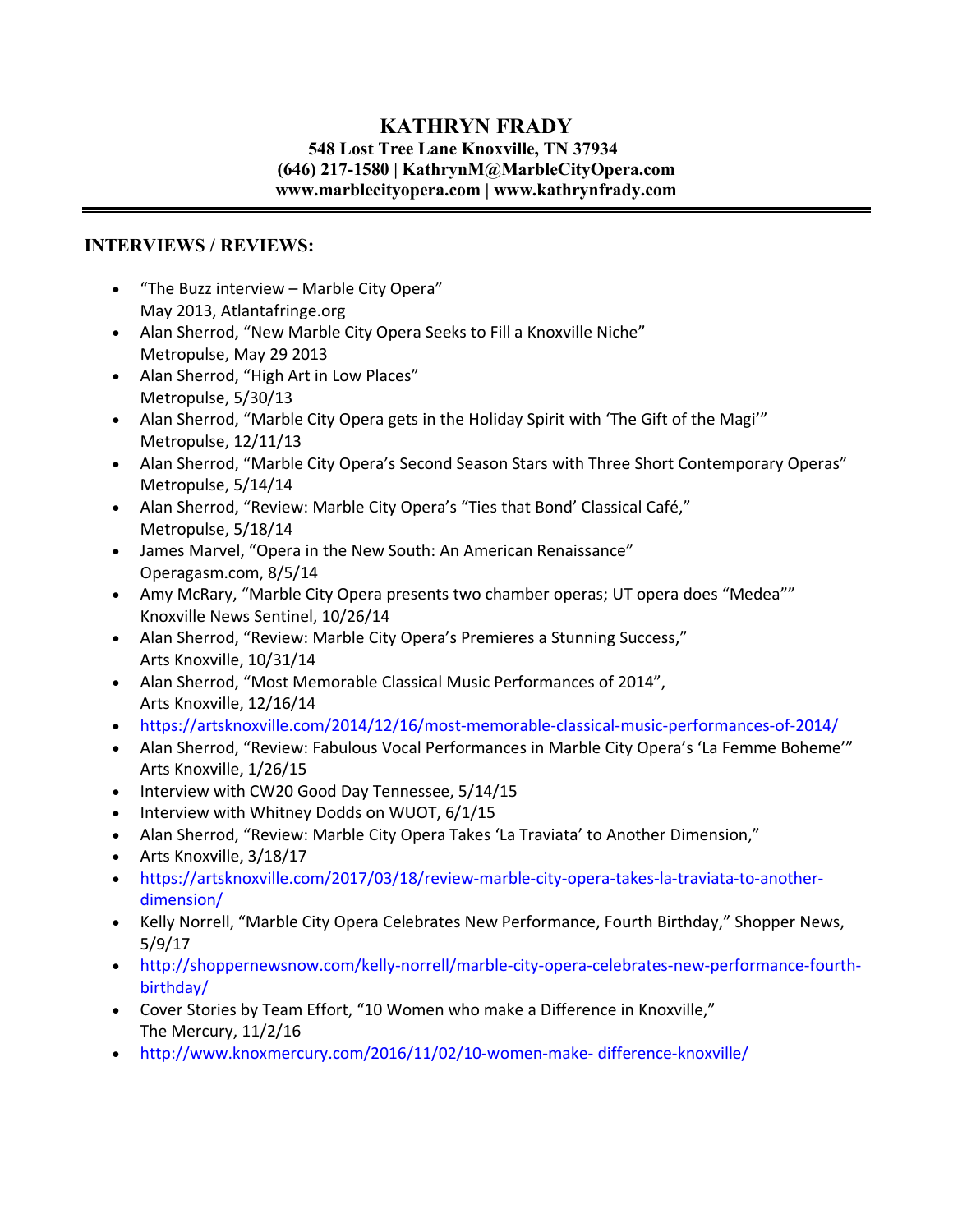# **KATHRYN FRADY 548 Lost Tree Lane Knoxville, TN 37934 (646) 217-1580 | KathrynM@MarbleCityOpera.com www.marblecityopera.com | www.kathrynfrady.com**

# **STAGE MANAGEMENT EXPERIENCE:**

| <b>PRODUCTION</b>     | <b>COMPANY</b>            | <b>DIRECTOR</b>      | <b>YEAR</b> |
|-----------------------|---------------------------|----------------------|-------------|
| The Barber of Seville | Wichita Grand Opera       | James Marvel         | 2014        |
| Cosi Fan Tutte        | UT Opera Theater          | James Marvel         | 2014        |
| The Barber of Seville | UT Opera Theater          | James Marvel         | 2013        |
| The Rape of Lucretia  | UT Opera Theater          | James Marvel         | 2013        |
| Don Giovanni          | <b>IU Opera Theater</b>   | James Marvel         | 2012        |
| Otello                | Knoxville Opera           | Thomas Holiday       | 2012        |
| Le nozze di Figaro    | UT Opera Theater          | <b>James Marvel</b>  | 2012        |
| <b>Albert Herring</b> | <b>IU Opera Theater</b>   | James Marvel         | 2012        |
| Faust                 | North Carolina Opera      | James Marvel         | 2011        |
| The Rape of Lucretia  | Opera on the Avalon       | James Marvel         | 2011        |
| The Barber of Seville | Knoxville Opera           | <b>James Marvel</b>  | 2010        |
| The Rape of Lucretia  | Toledo Opera              | Paula Suozzi         | 2010        |
| L'elisir d'amore      | Wichita Grand Opera       | Patrick Hansen       | 2010        |
| Falstaff              | Toledo Opera              | <b>James Marvel</b>  | 2009        |
| The Barber of Seville | Wichita Grand Opera       | <b>James Marvel</b>  | 2009        |
| The Pearl Fishers     | Wichita Grand Opera       | Herbert Kellner      | 2009        |
| <b>HMS</b> Pinafore   | Wichita Grand Opera       | John Stephens        | 2008        |
| <b>HMS</b> Pinafore   | The Living Opera          | Robert Harper        | 2008        |
| Cosi Fan Tutte        | The Living Opera          | Jon Delos Santos     | 2008        |
| Cold Sassy Tree       | Amarillo Opera            | Paula Homer          | 2008        |
| Romeo and Juliet      | University of North Texas | Paula Homer          | 2007        |
| Pirates of Penzance   | The Living Opera          | Robert Harper        | 2007        |
| Hansel and Gretel     | The Living Opera          | <b>Brooke Gibson</b> | 2007        |
| Trouble in Tahiti     | The Living Opera          | Michael Chadwick     | 2007        |
| Old Maid and a thief  | The Living Opera          | Michael Chadwick     | 2007        |
| Die Fledermaus        | University of North Texas | Paula Homer          | 2007        |

# **ASSISTANT STAGE MANAGEMENT EXPERIENCE:**

| <b>COMPANY</b>          | <b>DIRECTOR</b> | <b>YEAR</b> |
|-------------------------|-----------------|-------------|
| Ft. Worth Opera         | Larry Edelson   | 2011        |
| <b>IU</b> Opera Theater | James Marvel    | 2011        |
| <b>IU</b> Opera Theater | James Marvel    | 2011        |
| New Orleans Opera       | Jay Jackson     | 2010        |
| Ft. Worth Opera         | Jennifer Nicoll | 2010        |
| Wichita Grand Opera     | James Marvel    | 2010        |
| Wichita Grand Opera     | David Herendeen | 2008        |
|                         |                 |             |